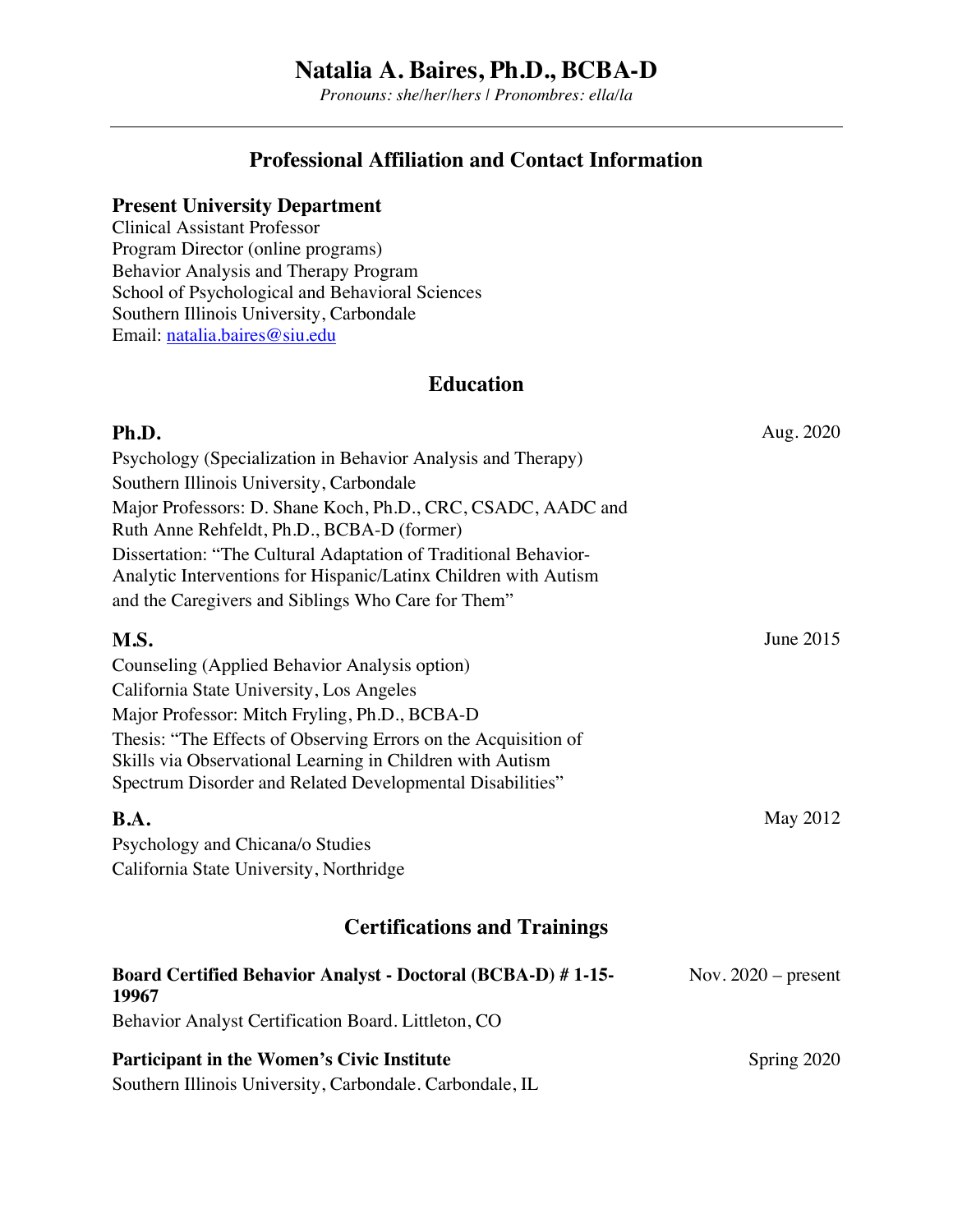| <b>Graduate Teaching Micro-Credential</b><br>Southern Illinois University, Carbondale. Carbondale, IL                                                    | Jun. 2019               |
|----------------------------------------------------------------------------------------------------------------------------------------------------------|-------------------------|
| <b>Autism Diagnostics Schedule, 2nd Edition (ADOS-2) Training</b><br>The Autism Program of Illinois. Carbondale, IL                                      | Jun. 2019               |
| Question, Persuade, Refer (QPR) Gatekeeper Training for<br><b>Suicide Prevention</b><br>Southern Illinois University, Carbondale. Carbondale, IL         | May 2018 – May 2021     |
| Board Certified Behavior Analyst (BCBA) #1-15-19967<br>Behavior Analyst Certification Board. Littleton, CO                                               | Aug. $2015 - Oct. 2020$ |
| <b>Scholarships and Fellowships</b>                                                                                                                      |                         |
| Women's Special Interest Group World Conference Scholarship<br>for Women of Color<br>Association for Contextual Behavioral Science. Online               | 2020                    |
| <b>Dorothy Dykema Scholarship</b><br>Southern Illinois University, Carbondale. Carbondale, IL                                                            | Fall 2019               |
| <b>Leadership Education in Neurodevelopmental and Related</b><br><b>Disabilities (LEND) Fellowship</b><br>University of Illinois at Chicago. Chicago, IL | Aug 2018 – May 2019     |
| Women in Behavior Analysis (WIBA) Student Conference<br><b>Scholarship for Minorities</b><br>Women in Behavior Analysis. Nashville, TN                   | 2019                    |
| <b>Honors and Awards</b>                                                                                                                                 |                         |
| <b>Best Poster Award for Developing cultural awareness: The</b><br>Hispanic/Latino culture<br>Southern Illinois University, Carbondale. Carbondale, IL   | 2019                    |
| Elmer J. and Grace C. Clark Doctoral Scholar Award<br>Southern Illinois University, Carbondale. Carbondale, IL                                           | Fall 2018 - Spring 2019 |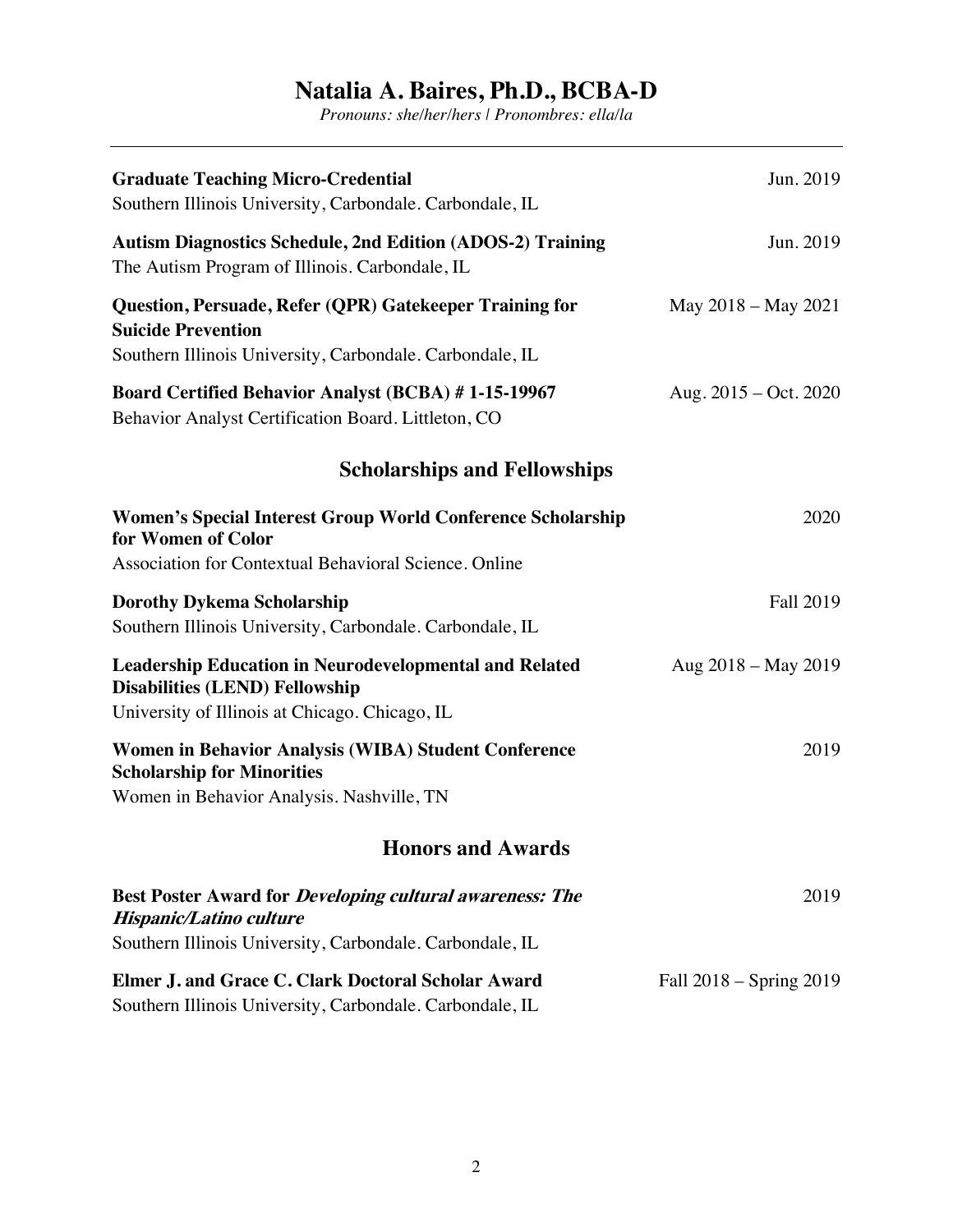*Pronouns: she/her/hers | Pronombres: ella/la*

# **Professional Experience**

| <b>Research Assistant</b>                                                                                                   | Aug. 2019 - Jul. 2020   |
|-----------------------------------------------------------------------------------------------------------------------------|-------------------------|
| Project 12-Ways. Carbondale, IL                                                                                             |                         |
| <b>Clinic Coordinator</b><br>Center for Autism Spectrum Disorders. Carbondale, IL                                           | Jul. 2018 – May 2019    |
| <b>Clinical Experience</b>                                                                                                  |                         |
| <b>Clinical Coordinator</b><br>Mindfulness and Acceptance Clinic. Carbondale, IL                                            | Jan. 2019 – May 2019    |
| <b>PEAK Relational Training System Pre-Assessor</b><br>Language and Cognition Development Clinic. Carbondale, IL            | Sept. 2018 – Oct. 2018  |
| <b>Autism Screener</b><br>Center for Autism Spectrum Disorders. Carbondale, IL                                              | Jan. 2018 – May 2019    |
| <b>Behavior Consultant</b><br>Specialized Training for Adult Rehabilitation. Murphysboro, IL                                | Sept. 2017 – May 2019   |
| <b>Clinical Coordinator</b><br>Club '57. Carbondale, IL                                                                     | Aug. 2017 – Dec. 2018   |
| <b>Infant Development Program Coordinator</b><br>Institute for Effective Behavioral Interventions. Encino, CA               | Nov. $2016 - Aug. 2017$ |
| <b>Clinical Supervisor</b><br>Institute for Effective Behavioral Interventions. Encino, CA                                  | Oct. $2015 - Aug. 2017$ |
| <b>Bilingual (Spanish and English) Group Parent Trainer</b><br>Institute for Effective Behavioral Interventions. Encino, CA | Sept. 2015 – Mar. 2016  |
| <b>Intake Assessor</b><br>Institute for Effective Behavioral Interventions. Encino, CA                                      | Jun. $2015 -$ July 2017 |
| <b>Behavior Therapist</b><br>Institute for Effective Behavioral Interventions. Encino, CA                                   | Aug. $2014 - Oct. 2015$ |
| <b>Behavior Instructor</b><br>A Change in Trajectory. Van Nuys, CA                                                          | May $2014 - Aug. 2014$  |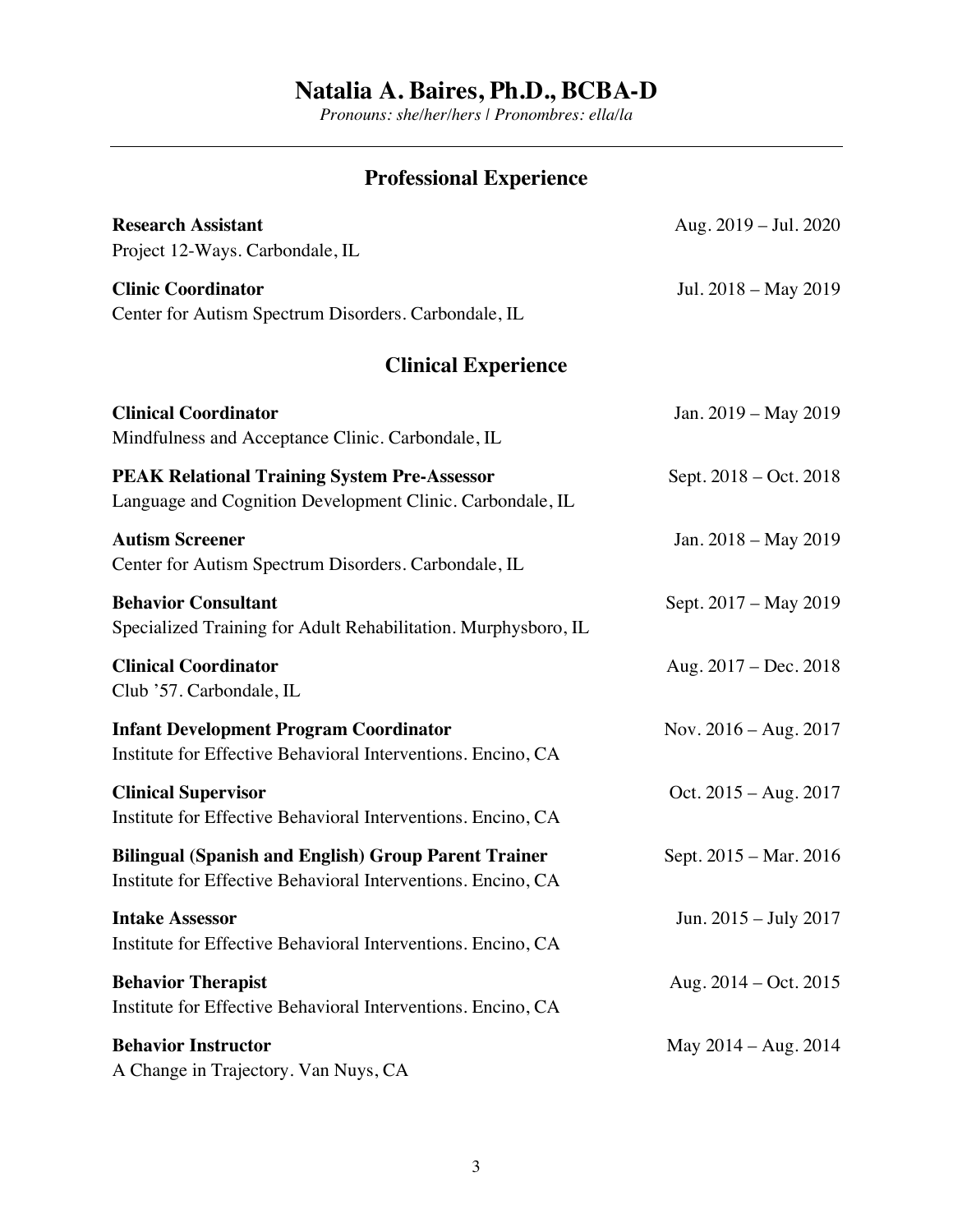| <b>Outpatient Case Manager</b><br>The Help Group. Van Nuys, CA                                                                                                                                   | Oct. $2013 - \text{Jun. } 2014$ |
|--------------------------------------------------------------------------------------------------------------------------------------------------------------------------------------------------|---------------------------------|
| <b>Day Rehabilitation Aide</b><br>The Help Group. Van Nuys, CA                                                                                                                                   | Sept. 2012 – Oct. 2013          |
| <b>BCBA Certification Supervision</b><br><b>Ball State University</b><br>2 supervisees                                                                                                           | 2016-2017; 2019-2020            |
| University of Nevada, Reno (satellite program)<br>4 supervisees                                                                                                                                  | 2017                            |
| Southern Illinois University, Carbondale<br>11 supervisees                                                                                                                                       | 2017-2019                       |
| <b>Academic Appointments</b>                                                                                                                                                                     |                                 |
| <b>Program Director (online programs)</b><br><b>Behavior Analysis and Therapy</b><br>School of Psychological and Behavioral Sciences<br>Southern Illinois University, Carbondale. Carbondale, IL | Jan. $2021$ – Present           |
| <b>Clinical Assistant Professor</b><br><b>Behavior Analysis and Therapy</b><br>School of Psychological and Behavioral Sciences<br>Southern Illinois University, Carbondale. Carbondale, IL       | Aug. $2020$ – Present           |
| <b>Graduate Teaching Assistant</b><br>Southern Illinois University, Carbondale. Carbondale, IL                                                                                                   | Aug. 2017 - July 2019           |
| <b>Teaching Experience</b>                                                                                                                                                                       |                                 |
| <b>Undergraduate Courses</b>                                                                                                                                                                     |                                 |
| <i>Instructor</i><br>Behavior Analytic Approaches to Individualized Support Plans (BAT<br>452)                                                                                                   | <b>Fall 2020</b>                |
| Southern Illinois University, Carbondale. Carbondale, IL<br>School of Psychological and Behavioral Sciences                                                                                      |                                 |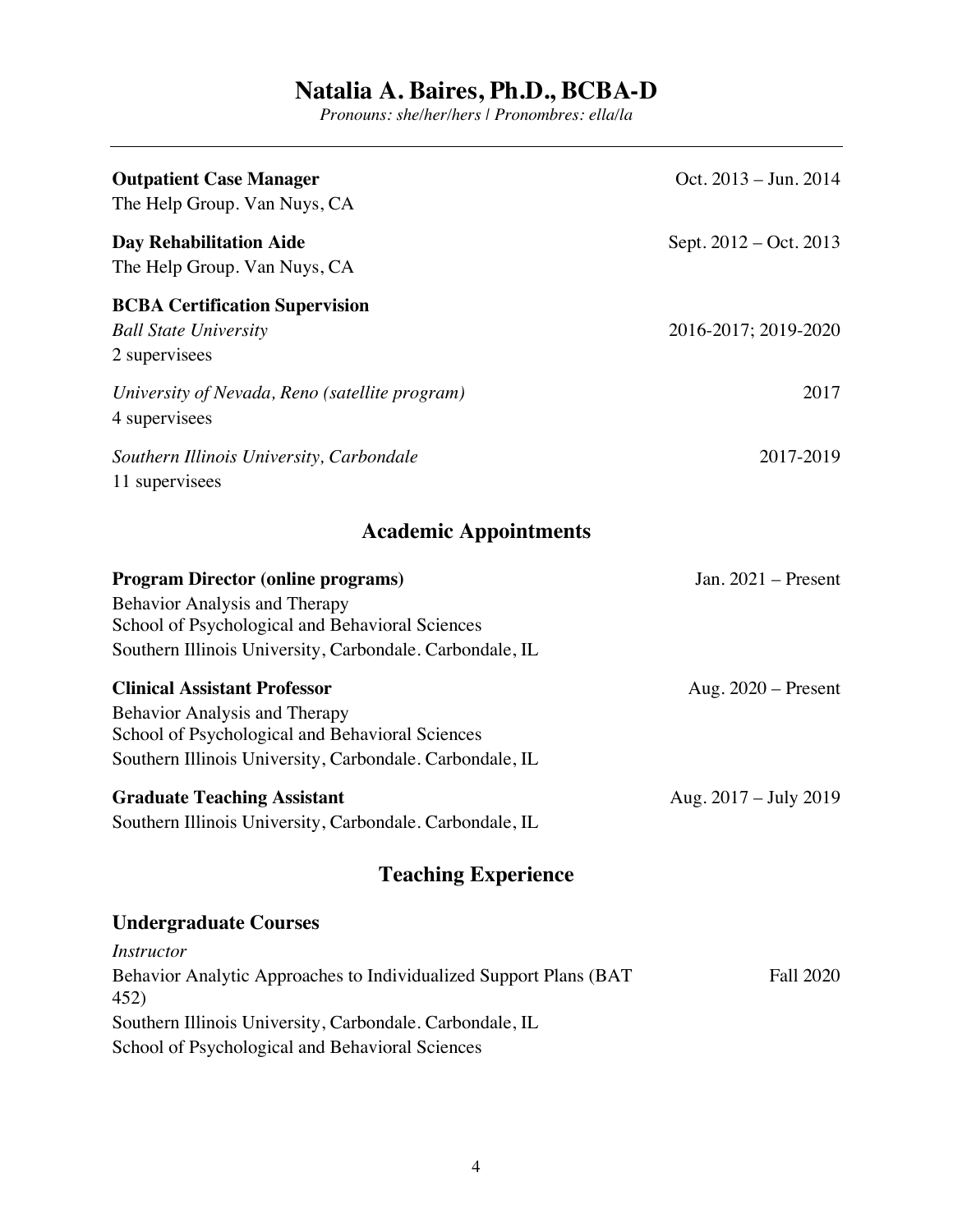| <i>Instructor</i><br>Practicum (BAT 495)<br>Southern Illinois University, Carbondale. Carbondale, IL<br><b>Rehabilitation Institute</b>                                                           | Fall 2017, Spring 2018,<br>Fall 2018 |
|---------------------------------------------------------------------------------------------------------------------------------------------------------------------------------------------------|--------------------------------------|
| <b>Teaching Assistant</b><br>Practicum (BAT 495)<br>Southern Illinois University, Carbondale. Carbondale, IL<br><b>Rehabilitation Institute</b><br>Instructor: Mary "Rachel" Enoch, Ph.D., BCBA-D | Spring 2019                          |
| <b>Graduate Courses</b>                                                                                                                                                                           |                                      |
| <i>Instructor</i><br>Basic Behavior Analysis (BAT 503)<br>Southern Illinois University, Carbondale. Carbondale, IL<br>School of Psychological and Behavioral Sciences                             | <b>Fall 2020</b>                     |
| <b>Instructor</b><br>Basic Behavior Analysis (BAT 503; online course)<br>Southern Illinois University, Carbondale. Carbondale, IL<br>School of Psychological and Behavioral Sciences              | <b>Fall 2020</b>                     |
| <i>Instructor</i><br>Complex Behavior Analysis (BAT 508; online course)<br>Southern Illinois University, Carbondale. Carbondale, IL<br>School of Psychological and Behavioral Sciences            | Spring 2021                          |
| <i>Instructor</i><br>Complex Behavior Analysis (BAT 508)<br>Southern Illinois University, Carbondale. Carbondale, IL<br>School of Psychological and Behavioral Sciences                           | Spring 2021                          |
| <i>Instructor</i><br>Thesis in Behavior Analysis and Therapy (BAT 599)<br>Southern Illinois University, Carbondale. Carbondale, IL<br>School of Psychological and Behavioral Sciences             | Fall 2020, Spring 2021               |
| <b>Instructor</b><br>Readings in Psychology (PSYC 590)<br>Southern Illinois University, Carbondale. Carbondale, IL<br>School of Psychological and Behavioral Sciences                             | Spring 2021                          |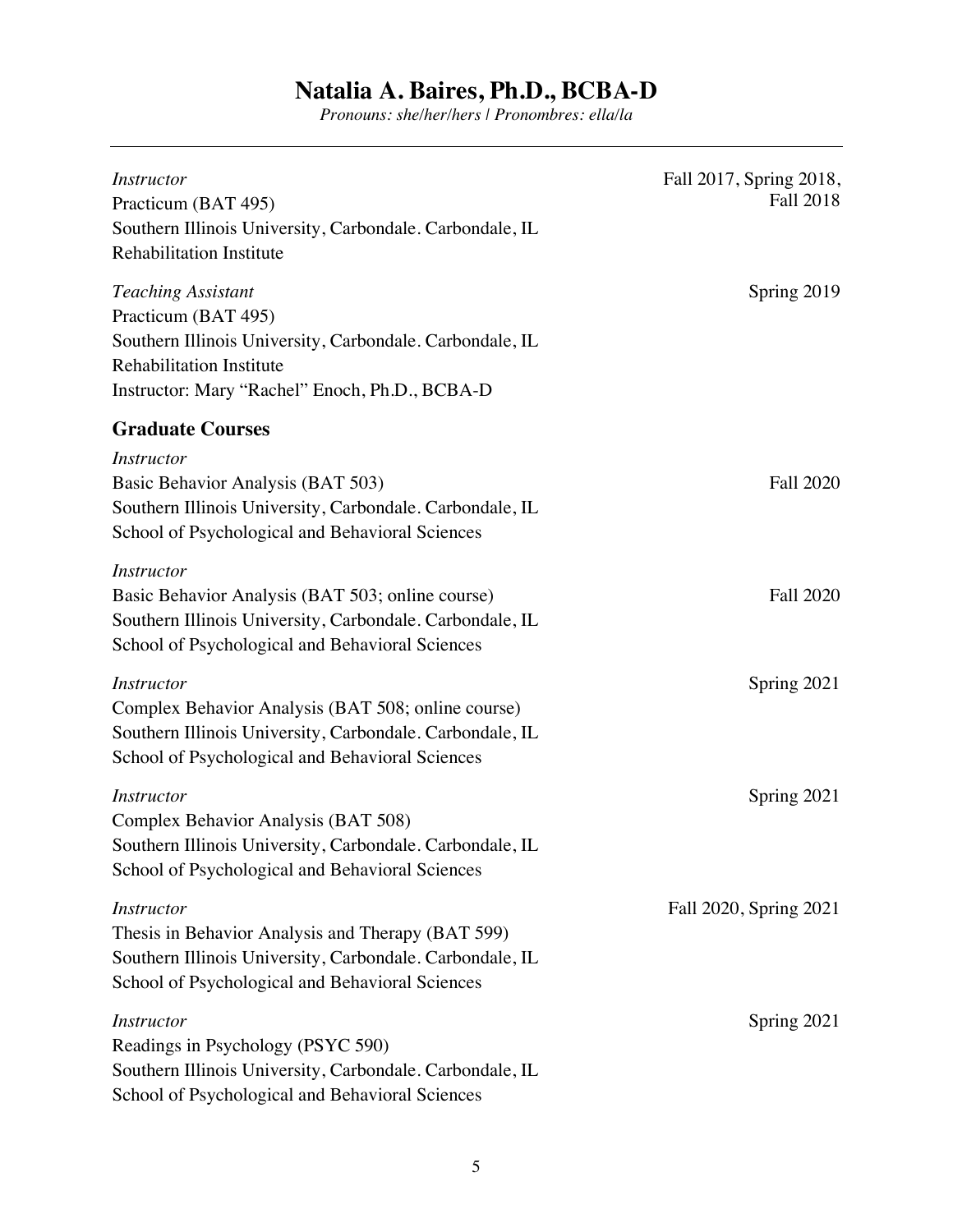| Co-Instructor<br>Seminar in Behavior Analysis and Therapy (BAT 584)<br>Southern Illinois University, Carbondale. Carbondale, IL<br><b>Rehabilitation Institute</b><br>Co-Instructor: D. Shane Koch, Ph.D., CRC, CSADC, AADC                                                                        | Fall 2019        |
|----------------------------------------------------------------------------------------------------------------------------------------------------------------------------------------------------------------------------------------------------------------------------------------------------|------------------|
| <b>Teaching Assistant</b><br>Professional Seminar in Rehabilitation: Applications of Behavior<br>Analysis (REHB 589; online course)<br>Southern Illinois University, Carbondale. Carbondale, IL<br><b>Rehabilitation Institute</b><br>Instructor: Mark R. Dixon, Ph.D., BCBA-D, LBA                | <b>Fall 2018</b> |
| <b>Guest Lectures</b><br>Undergraduate<br>Advanced Child Psychology (PSYC 451)<br>Topic: Applied Behavior Analysis: A Discipline for Working with<br>Children with Autism<br>Southern Illinois University, Carbondale. Carbondale, IL<br>Department of Psychology<br>Instructor: Karla Fehr, Ph.D. | Fall 2018        |
| Graduate<br>Acceptance and Commitment Therapy (PSY 511A)<br>Topic: ACTing with Inclusivity<br>Cardinal Stritch University. Milwaukee, WI<br>College of Arts and Sciences<br>Instructor: Marcel Tassara, Ph.D.                                                                                      | Spring 2021      |
| Introduction to Substance Use Disorders (REHB 461)<br>Topic: Cannabis Sativa<br>Southern Illinois University, Carbondale. Carbondale, IL<br><b>Rehabilitation Institute</b><br>Instructor: Jane Nichols, Ph.D., C.R.C.                                                                             | <b>Fall 2018</b> |
| <b>Thesis and Dissertation Students</b><br>Master's Thesis Chair<br>5 students                                                                                                                                                                                                                     | 2020-2021        |
| Master's Thesis Committee Member<br>7 students                                                                                                                                                                                                                                                     | 2020-2021        |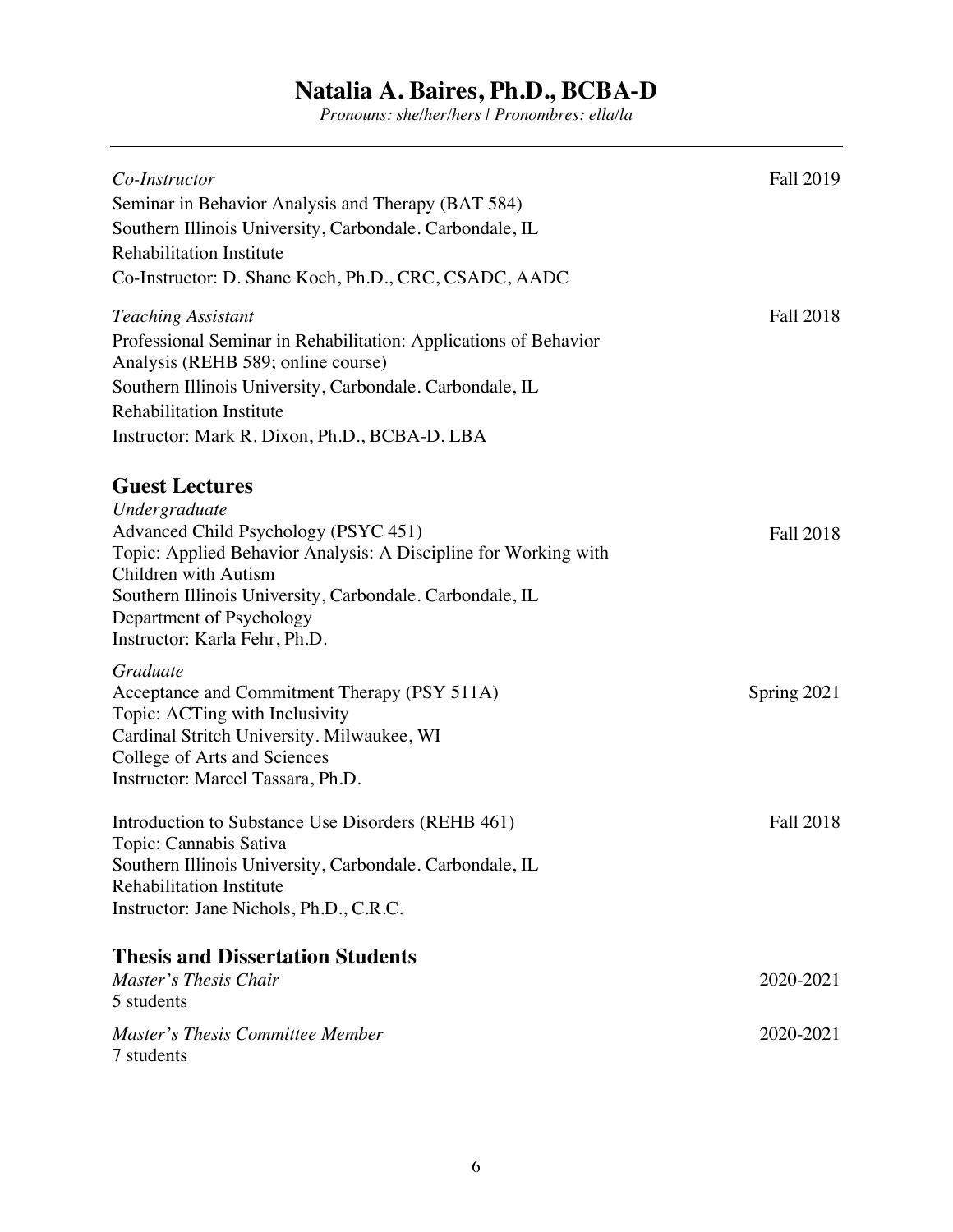*Pronouns: she/her/hers | Pronombres: ella/la*

| Master's Thesis Co-Supervision<br>2 students                    | 2019-202 |
|-----------------------------------------------------------------|----------|
| Doctoral Dissertation Committee Member<br>3 doctoral candidates | 202      |
| <b>Manuscripts Under Review</b>                                 |          |

- **Baires, N. A.** & Cañon, L. F. *A contextual examination toward diversity, equity, and inclusion in behavior analysis.* Manuscript under review.
- **Baires, N. A.**, García-Zambrano, S., & Koch, D. S. *Missing identities: Exploring the lack of Latinas in teaching behavior analysis within higher education.* Manuscript under review
- **Baires, N. A.**, Boydston, P. S., & Redner, R. N. *An examination of pay between women and men in the practice of behavior analysis.* Manuscript under review.
- **Baires, N. A.**, García-Zambrano, S., & Koch, D. S. *The effects of culturally adapted Acceptance and Commitment Therapy on statements of psychological flexibility of Hispanic/Latinx caregivers of individuals with autism during COVID-19.* Manuscript under review for the book titled "Psychology and Covid-19 in the Americas" to be published by Springer.
- García-Zambrano, S., **Baires, N. A.**, & Koch, D. S. *The role of women in the development of behavior analysis in Latin America.* Manuscript under review.
- **Baires, N. A.**, Catrone, R. G., & May, B. K. *On the importance of listening and intercultural communication for actions against racism.* Manuscript under review.

#### **Manuscripts in Preparation**

Brown, J. P., **Baires, N. A.**, Martin, M., & Catrone, R. G. *A call to action: A critical reexamination of disability and race models in behavior-analytic practice.* Manuscript in preparation.

#### **Chapters Under Review**

**Baires, N. A.** & Fryling, M. Stimulus-Stimulus Pairing. In J. L. Matson (Ed.), *Handbook of Applied Behavior Analysis: Integrating research into practice.* Springer.

#### **Peer-Reviewed Publications**

**Baires, N. A.** & Koch, D. S. (2020). The future is female (and behavior analysis): A behavioral account of sexism and how behavior analysis is simultaneously part of the problem and solution. *Behavior Analysis in Practice, 13*(1), 253-262. https://doi.org/10.1007/s40617- 019-00394-x

 $\Omega$ 

 $\overline{1}$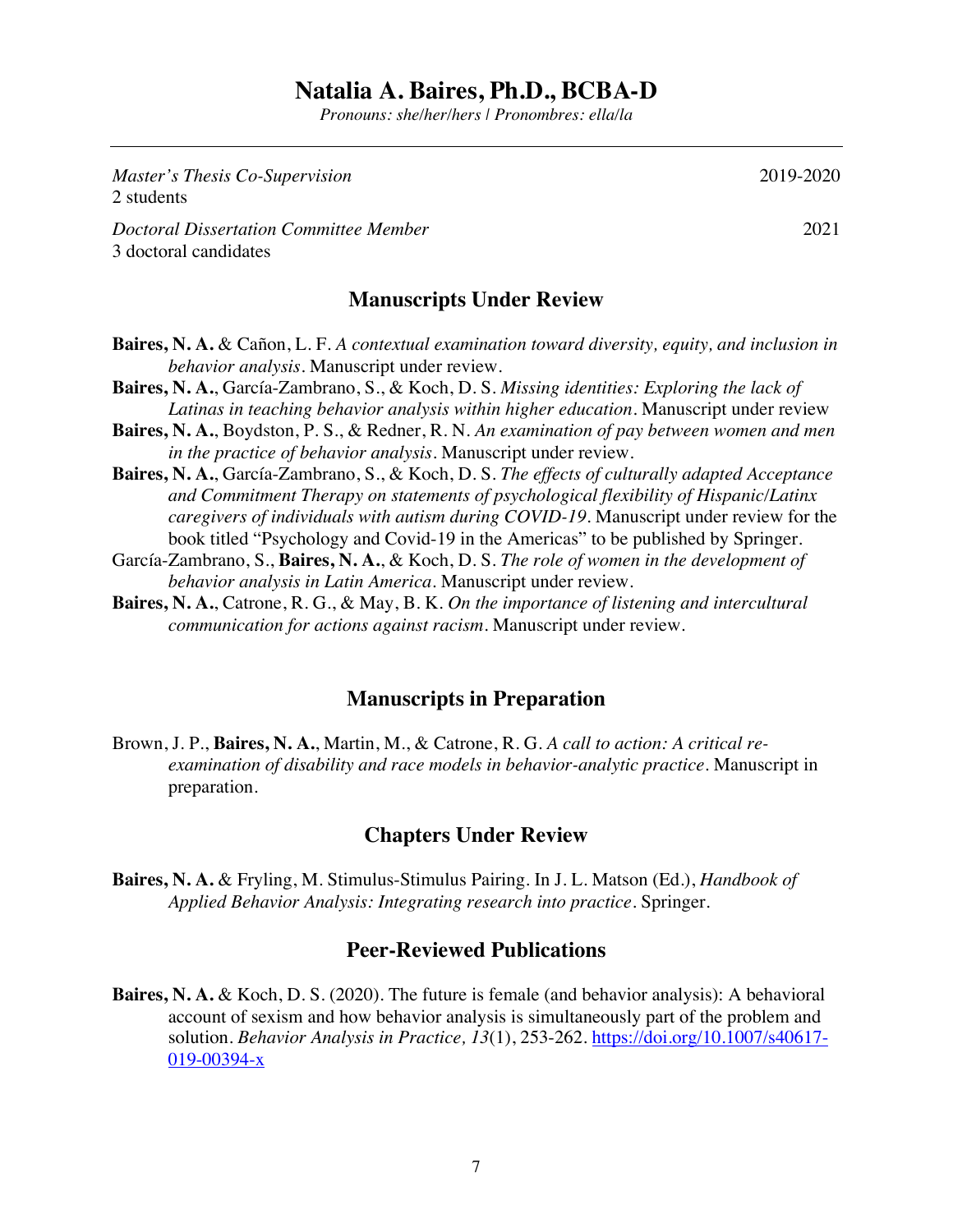*Pronouns: she/her/hers | Pronombres: ella/la*

Fryling, M. J. & **Baires, N. A.** (2016). The practical importance of the distinction between open and closed-ended indirect assessments. *Behavior Analysis in Practice*, *9*(2), 146-151. https://doi.org/10.1007/s40617-016-0115-2

#### **Book Chapters**

Fryling, M. J., Rosales, R., & **Baires, N. A.** Observational Learning (2020). In M. J. Fryling, R. A. Rehfeldt, J. Tarbox, & L. Hayes (Eds.), *Applied behavior analysis of language and cognition: Core concepts and principles for practitioners.* New Harbinger.

#### **Other Publications**

- **Baires, N. A.** (2019, May 7). The Latinx perspective on autism [Blog post]. https://www.illinoislend.org/new-blog/2019/5/7/the-latinx-perspective-on-autism-bynatalia-baires
- **Baires, N. A.** & García-Zambrano, S. (2018, July 2). Disminuyendo el bullying con el análisis de la conducta [Taking a bite out of bullying with behavior analysis; blog post translation]. https://science.abainternational.org/disminuyendo-el-bullying-con-el-analisis-de-laconducta/rrehfeldtabainternational-org/
- **Baires, N. A.** & García-Zambrano, S. (2018, May 2). La Terapia de Aceptación y Compromiso a través del lente de Baer, Wolf, y Risley (1968) [ACT through the bens of Baer, Wolf & Risley (1968): A guest blog by Jonathan Tarbox; blog post translation]. https://science.abainternational.org/la-terapia-de-aceptacion-y-compromiso-a-traves-dellente-de-baer-wolf-y-risley-1968/rrehfeldtabainternational-org/

#### **Peer-Reviewed Presentations**

*\* = denotes student presenter*

- **Baires, N. A.**, Cañon, L. F., & Guerrero-Wickman, I. P. (2021, May). *Increasing cultural responsiveness: Empirical and applied efforts in the work with Latinx caregivers of individuals with Autism Spectrum Disorder.* In S. García-Zambrano (Chair). Panel to be conducted at the Association for Behavior Analysis International 47th Annual Convention, Online.
- Cañon, L. F., **Baires, N. A.**, Guerrero-Wickman, I. P., Rivera, C. E., & Castro-Hostetler, M. (2021, June). *Increasing cultural responsiveness: Empirical and applied efforts in the work with Latinx caregivers of individuals with Anxiety and Autism Spectrum Disorders.* In S. García-Zambrano (Chair). Panel to be conducted at the Association for Contextual Behavioral Science World Convention 19. Online.
- Redner, R. N., **Baires, N. A.**, Jacobs, E. A., Enoch, M. R., Koch, D. S., & McLean, D. M. (2021, May). *Southern Illinois University Carbondale*. Expo poster session to be presented at the Association for Behavior Analysis International 47th Annual Convention, Online.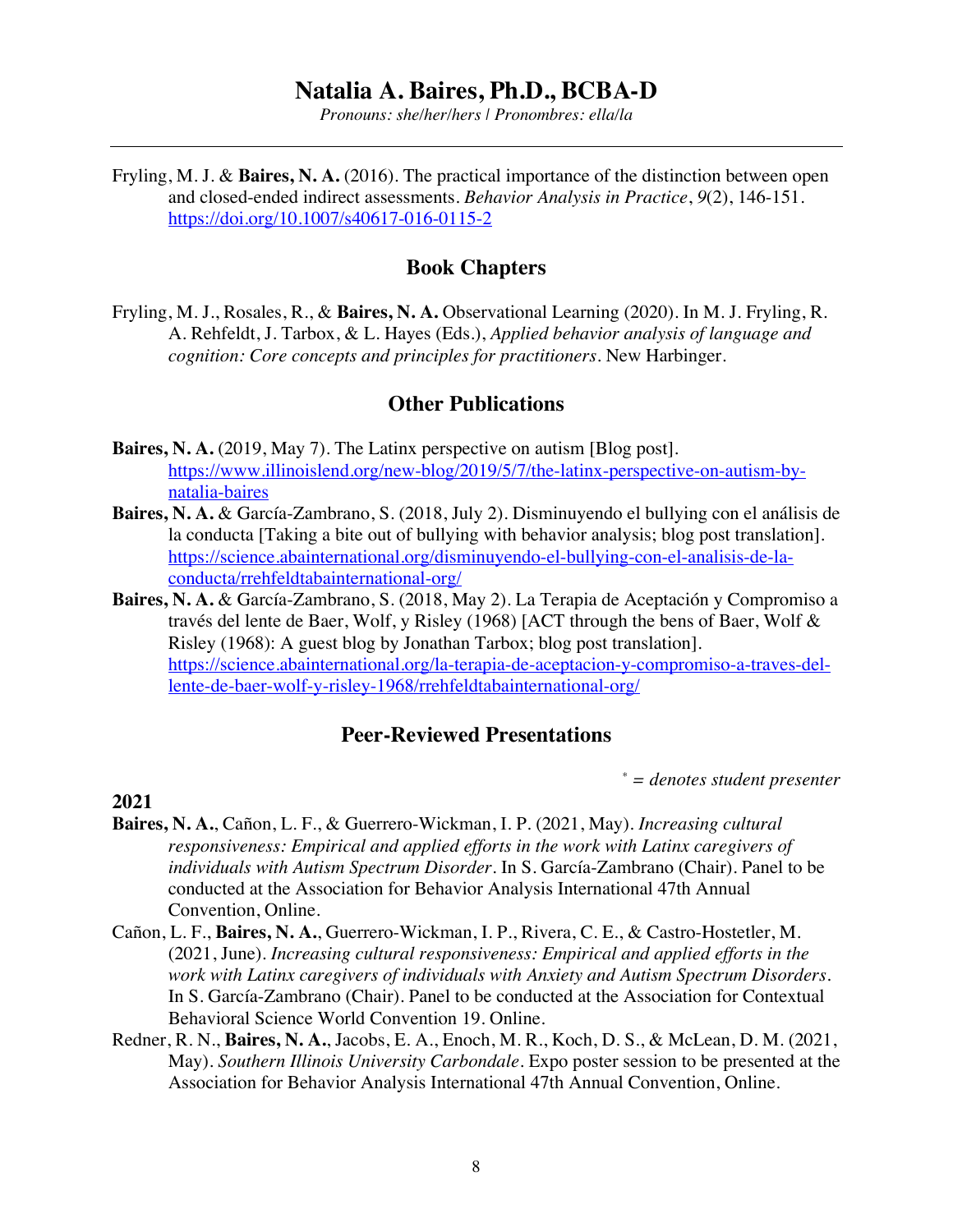*Pronouns: she/her/hers | Pronombres: ella/la*

- Rosales, R., Witts, B. N., & Klatt, K. P. (2021, May). *Recruiting the next generation: Teaching behavior analysis to undergraduate students.* In **N. A. Baires** (Chair). Panel to be conducted at the Association for Behavior Analysis International 47th Annual Convention, Online.
- \* Safira, F., & **Baires, N. A.** (2021, March). Time Management for Success. In B. Morales (Chair), *Rising scholars.* Symposium conducted at the Southern Illinois University 2021 Conference on Women: Education and Empowerment, Carbondale, IL.
- \* Saffarini, N., & **Baires, N. A.** (2021, May). *An Evaluation of In-Person and Virtual Behavioral Skills Training for Caregivers and Behavior Technicians Implementing Discrete Trial Teaching with Children Diagnosed with Autism Spectrum Disorder*. Poster session to be presented at the Association for Behavior Analysis International 47th Annual Convention, Online.
- \* Verhagen, K., & **Baires, N. A.** (2021, May). *A Comparison of Virtual and In-Person Learning on the Observation of Puzzle Manipulation Among Neurotypical and Neurodiverse Children*. Poster session to be presented at the Association for Behavior Analysis International 47th Annual Convention, Online.

- **Baires, N. A.** (2020, May). *Advances in increasing verbal behavior across children with and without developmental disabilities* (Chair). Symposium conducted at the Association for Behavior Analysis International 46th Annual Convention, Online.
- **Baires, N. A.**, Boydston, P. S., & Redner, R. N. (2020, August). *An Examination of Pay Disparity in the Practice of Behavior Analysis*. In P. S. Boydston (Chair). Symposium conducted at the Women in Behavior Analysis 2020 Conference, Online.
- **Baires, N. A.**, Babbra, A. S., García-Zambrano, S., Li, A., Gingles, D., Estrella., M. G., & Koch, D. S. (2020, August). *Clinical Supervision and Higher Education in Behavior Analysis: Challenges and Opportunities in Diversity*. Panel discussion presented at the Women in Behavior Analysis 2020 Conference, Online.
- **Baires, N. A.**, Catrone, R. G., Babbra, A. S., García-Zambrano, S., Goyal, M., & Koch, D. S. (2020, May). *An Ethical Responsibility of Cultural Competency: Models of Disability, Microaggressions, and Professional Considerations in ABA*. Poster session presented at the Association for Behavior Analysis International 46th Annual Convention, Online.
- **Baires, N. A.** & García-Zambrano, S. (2020, October). *Efectos de la Adaptación de la Terapia de Acción y Compromiso Sobre Verbalizaciones de Flexibilidad Psicológica Durante el COVID-19 en Cuidadores Hispanohablantes de Personas con Autismo* [The Effects of the Cultural Adaptation of Acceptance and Commitment Therapy on Statements of Psychological Flexibility During COVID-19 of Spanish-Speaking Caregivers of Individuals with Autism]. Paper presented at the Congreso de la Sociedad InterAmerican de Psicología: Aportes de la Psicología ante el COVID-19 [InterAmerican Society of Psychology: Contributions of Psychology to COVID-19 Conference], Online.
- **Baires, N. A.**, García-Zambrano, S., & Koch, D. S. (2020, May). Missing Identities: Who is Participating in Behavior-Analytic Higher Education?. In M. Pritchett (Chair), *On the frontiers of social justice in Applied Behavior Analysis: Emerging discourses*.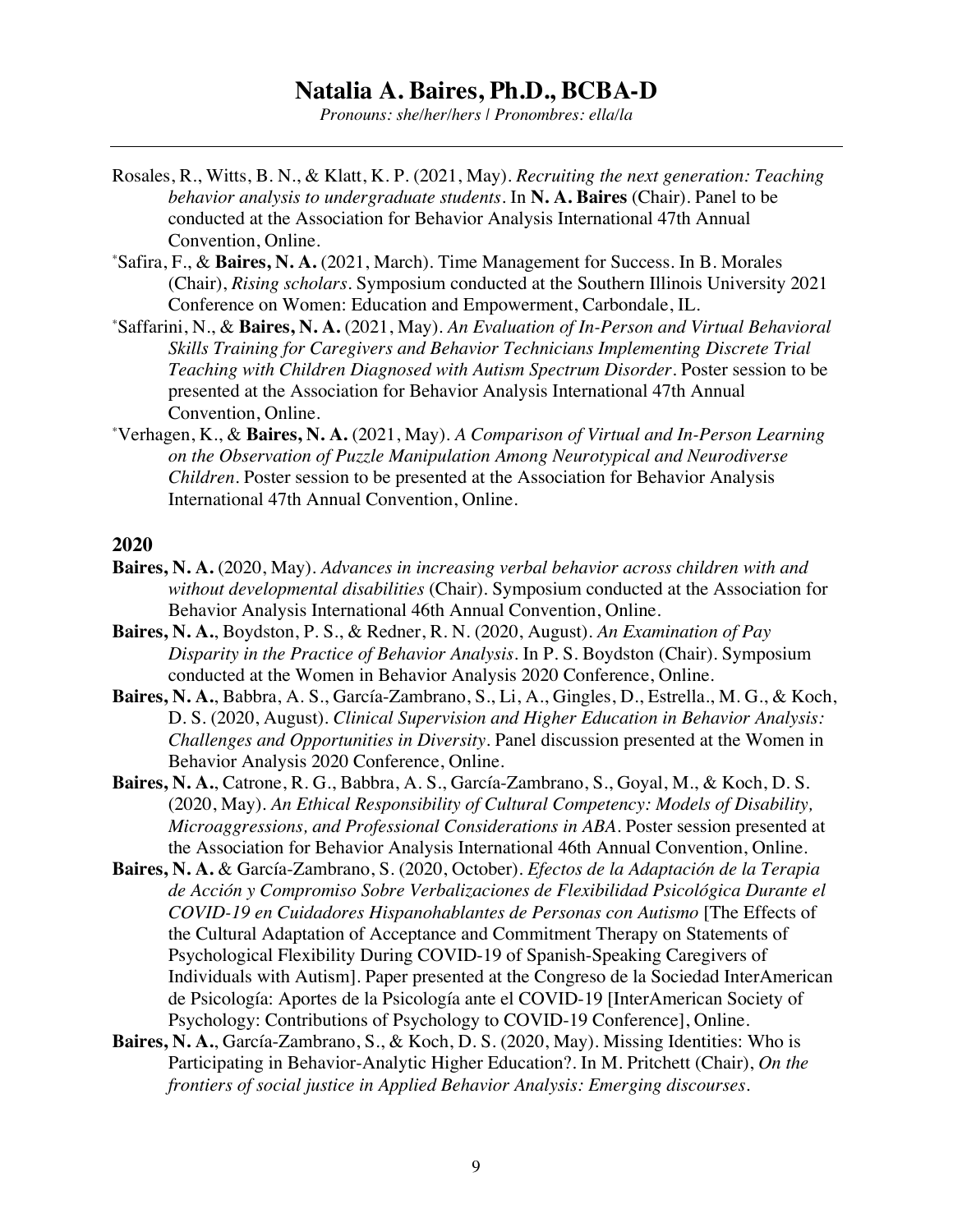*Pronouns: she/her/hers | Pronombres: ella/la*

Symposium conducted at the Association for Behavior Analysis International 46th Annual Convention, Online.

- Boydston, P. S., **Baires, N. A.**, & Redner, R. N. (2020, August). *Examining Disparities Between Women and Men in Academic and Research Positions*. In P. S. Boydston (Chair). Symposium conducted at the Women in Behavior Analysis 2020 Conference, Online.
- Catrone, R. G., Babbra, A. S., **Baires, N. A.**, Goyal, M., Reed, R. J., García-Zambrano, S., & Koch, D. S. (2020, February). *An Ethical Responsibility of Cultural Competency: Models of Disability, Macroaggressions, and Professional Considerations in ABA*. Poster session presented at the Association for Behavior Analysis 14th Annual Autism Convention, Miami, FL.
- Catrone, R. G., **Baires, N. A.**, García-Zambrano, S., Goyal, M. K., Hinman, J. M., Babbra, A. S., & Koch, D. S. (2020, August). *On the Stand: A Contextual Speech Analysis of the Kavanaugh Hearing*. Poster session presented at the Women in Behavior Analysis 2020 Conference, Online.
- García-Zambrano, S., **Baires, N. A.**, & Koch, D. S. (2020, August). *The Role of Women in the Development of Behavior Analysis in Latin America.* Paper presented at the Women in Behavior Analysis 2020 Conference, Online.
- García-Zambrano, S., Catrone, R. G., **Baires, N. A.**, Goyal, M. K., Babbra, A. S., Hinman, J. M., & Koch, D. S. (2020, May). *On the Stand: A Contextual Speech Analysis of the Kavanaugh Hearing*. Poster session presented at the Association for Behavior Analysis International 46th Annual Convention, Online.

- **Baires, N. A.**, Bjornson, A., Davila, A., De Hoyos, S., & McDaniel, S. (2019, April). *Developing cultural awareness: The Hispanic/Latino culture*. Poster session presented at the 2019 Guy A. Renzaglia Lecture and Rehabilitation Institute Award Ceremony, Carbondale, IL.
- **Baires, N. A.** & Dixon, M. R. (2019, May). An Assessment of Convergent Validity on the Children's Psychological Flexibility Questionnaire (CPFQ): Child Report and CPFQ: Caregiver Report in Individuals with Autism Spectrum Disorder and Related Developmental Disabilities. In M. G. Cavaliere (Chair), *Considerations for using ACT in practice: Ethics, psychometrics, and novel populations*. Symposium conducted at the Association for Behavior Analysis International 45th Annual Convention, Chicago, IL.
- **Baires, N. A.**, Hinman, J. M., García-Zambrano, S., Ratliff, C. L., Koch, D. S., & Rehfeldt, R. A. (2019, March). The Latina Perspective on Higher Education: The Need for More Latinas in Behavior Analysis. In K. Barber (Chair), *Addressing inequalities in the academy.* Symposium conducted at the Southern Illinois University 2019 Women, Gender, and Sexuality Studies Conference: Erased. Enraged. Empowered, Carbondale, IL.
- **Baires, N. A.**, Hinman, J. M., García-Zambrano, S., Ratliff, C. L., Koch, D. S., & Rehfeldt, R. A. (2019, February). *The Latina perspective on higher education: The need for more Latinas in behavior analysis*. Poster session presented at the Women in Behavior Analysis 2019 Conference, Nashville, TN.
- **Baires, N. A.**, Hinman, J. M., García-Zambrano, S., Ratliff, C. L., & Rehfeldt, R. A. (2019, January). *The Latina perspective on higher education: The need for more Latinas in*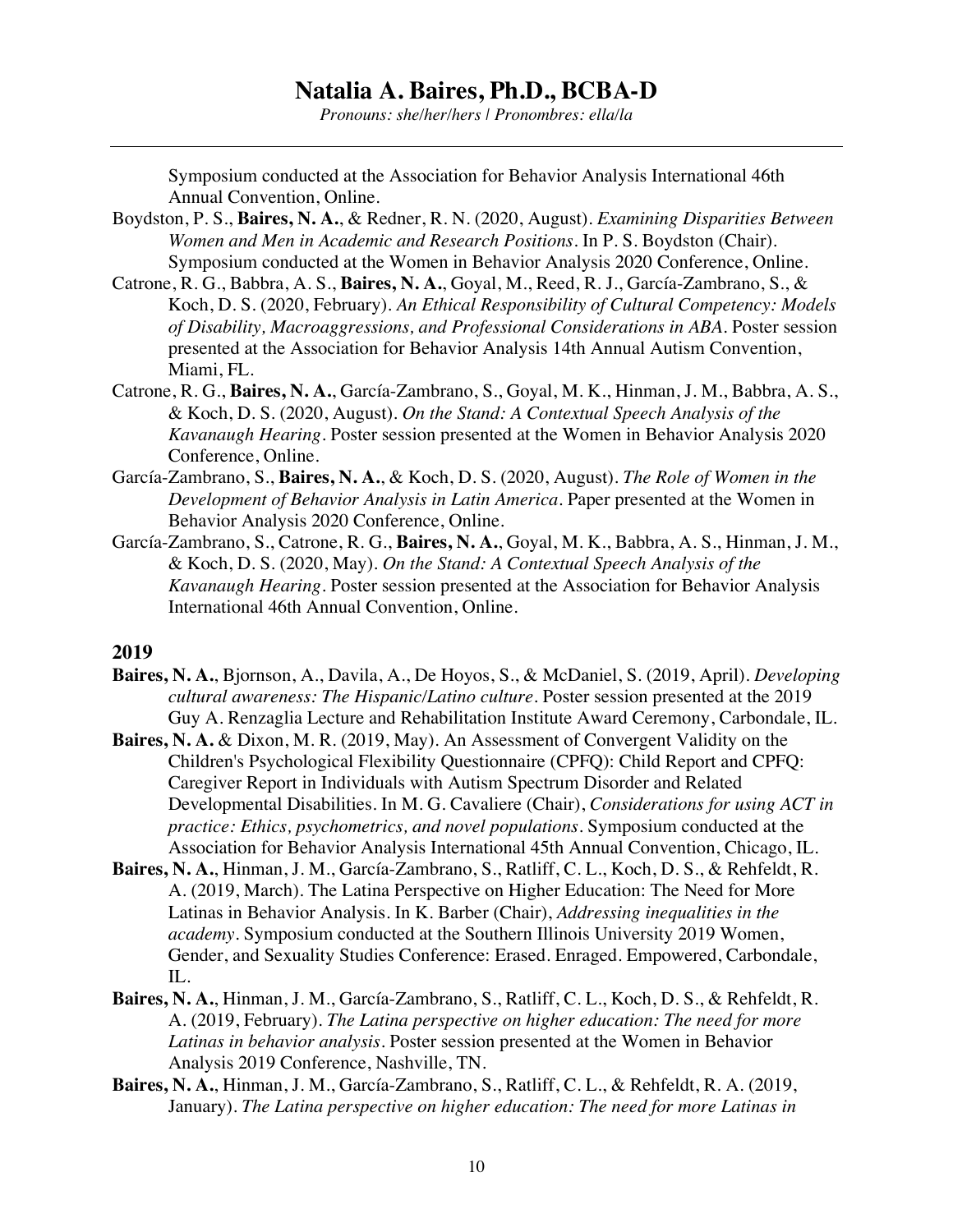*Pronouns: she/her/hers | Pronombres: ella/la*

*behavior analysis*. Poster session presented at the Association for Behavior Analysis 13th Annual Autism Convention, San Francisco, CA.

- **Baires, N. A.** & Koch, D. S. (2019, March). The Future is Female (and Behavior Analysis): A Behavioral Account of Sexism and How Behavior Analysis is Simultaneously Part of the Problem and Solution. In K. Barber (Chair), *Addressing inequalities in the academy.* Symposium conducted at the Southern Illinois University 2019 Women, Gender, and Sexuality Studies Conference: Erased. Enraged. Empowered, Carbondale, IL.
- Barron, B. F., **Baires, N. A.**, Rehfeldt, R. A., Dixon, M. R., Boyer, V. E., & Kibby, M. Y. (2018, January). *SIU's Center for Autism Spectrum Disorders: Creating leaders in the field of Autism Spectrum Disorders*. Poster session presented at the Association for Behavior Analysis 13th Annual Autism Convention, San Francisco, CA.
- García, M., **Baires, N. A.**, & Walker, A. L. (2019, May). *An adaptation of the program Parents Taking Action for Latino parents of pre-adolescents with Autism Spectrum Disorder.* Poster session presented at the 2019 Annual Illinois Leadership Education in Neurodevelopmental and Related Disabilities Open House, Chicago, IL.
- García-Zambrano, S., Barron, B. F., **Baires, N. A.**, & Dixon, M. R. (2019, May). The effects of Acceptance and Commitment Therapy sessions on positive interactions and staff rigidity among therapists for children with Autism Spectrum Disorder. In M. G. Cavaliere (Chair), *Considerations for using ACT in practice: Ethics, psychometrics, and novel populations*. Symposium conducted at the Association for Behavior Analysis International 45th Annual Convention, Chicago, IL.

- **Baires, N. A.** (2018, May). *Analyzing the effects of mediating behaviors on the emergence of untaught verbal repertoires* (Chair). Invited symposium conducted at the 2018 Association for Professional Behavior Analysts Convention, St. Louis, MO.
- **Baires, N. A.**, Barron, B. F., Rehfeldt, R. A., Dixon, M. R., Boyer, V. E., & Kibby, M. Y. (2018, September). *Center for Autism Spectrum Disorders: Creating leaders in the field of autism, research, and best practices.* Poster session presented at the 2018 Mid-American Association for Behavior Analysis Conference, Normal, IL.
- **Baires, N. A.**, Hinman, J. M., García-Zambrano, S., Hertel, I. P., & Rehfeldt, R. A. (2018, March). *Wait, do that again!: Increasing social skills in adults with autism via observational learning*. Poster session presented at the California Association for Behavior Analysis 36th Annual Western Regional Conference on Behavior Analysis, Santa Clara, CA.
- **Baires, N. A.**, Hinman, J. M., García-Zambrano, S., Hertel, I. P., & Rehfeldt, R. A. (2018, May). *Wait, do that again!: Increasing social skills in adults with autism via observational learning*. Poster session presented at the Association for Behavior Analysis International 44th Annual Convention, San Diego, CA.
- **Baires, N. A.**, Hinman, J. M., & Rehfeldt, R. A. (2018, May). Perspective-taking and multiple exemplars in adults with autism spectrum disorder. In W. B. Root (Chair), *Research and implications of a behavioral perspective of rigidity, grit, and perspective taking*. Symposium conducted at the Association for Behavior Analysis International 44th Annual Convention, San Diego, CA.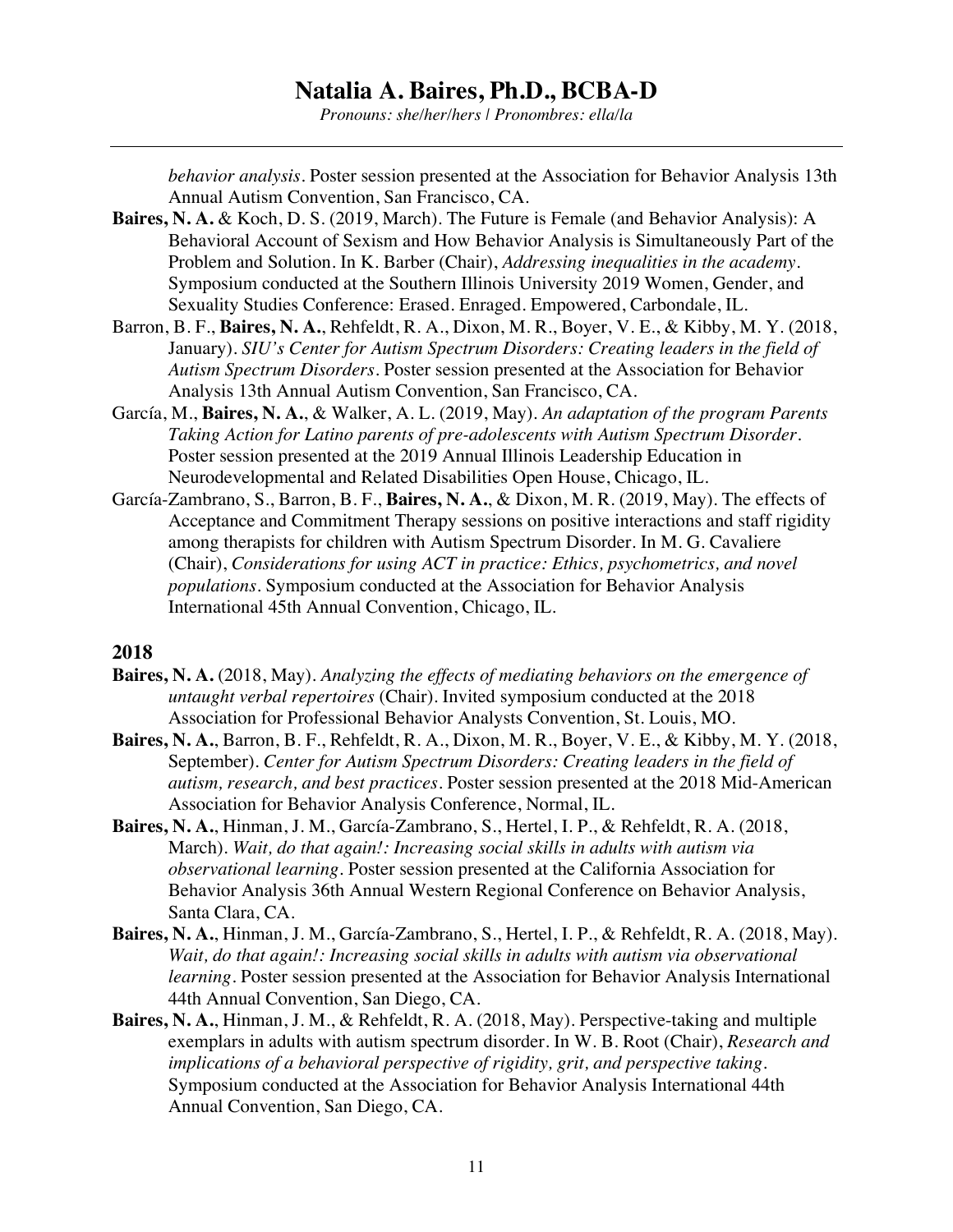*Pronouns: she/her/hers | Pronombres: ella/la*

- **Baires, N. A.**, Hinman, J. M., & Rehfeldt, R. A. (2018, July). Perspective-taking and multiple exemplars in adults with autism spectrum disorder. In N. A. Baires (Chair), *Recent research on verbal processes involved in components of ACT and RFT*. Symposium conducted at the Association for Contextual Behavioral Science World Convention 16, Montréal, Québec, Canada.
- **Baires, N. A.** & Rehfeldt, R. A. (2018, January). *The link between Applied Behavior Analysis and Acceptance and Commitment Therapy: Increasing Social Skills in Adolescents and Young Adults with Autism*. Poster session presented at the Association for Behavior Analysis 12th Annual Autism Convention, Miami, FL.
- Barron, B. F., **Baires, N. A.**, Rehfeldt, R. A., & Dixon, M. R. (2018, September). *The effects of improving psychological flexibility in children and adults with autism.* Poster session presented at the 2018 Mid-American Association for Behavior Analysis Conference, Normal, IL.
- Hinman, J. M., García-Zambrano, S., Root, W. B., **Baires, N. A.**, Grisham, D. R., Hutchinson, V. D., … Rehfeldt, R. A. (2018, March). *Club '57: Applied behavior analysis and acceptance and commitment therapy for individuals with autism spectrum disorder*. Poster session presented at the California Association for Behavior Analysis 36th Annual Western Regional Conference on Behavior Analysis, Santa Clara, CA.
- Hinman, J. M., García-Zambrano, S., Root, W. B., **Baires, N. A.**, Grisham, D. R., Hutchinson, V. D., … Rehfeldt, R. A. (2018, May). *Club '57: Applied behavior analysis and acceptance and commitment therapy for individuals with autism spectrum disorder*. Poster session presented at the Association for Behavior Analysis International 44th Annual Convention, San Diego, CA.
- Hinman, J. M., García-Zambrano, S., Root, W. B., **Baires, N. A.**, Grisham, D. R., Hutchinson, V. D., & Rehfeldt, R. A. (2018, May). Club '57: Applied behavior analysis and acceptance and commitment therapy for individuals with autism spectrum disorder. In J. M. Hinman (Chair), *From individual to systemic behavior change: What behavior analysis and pro-sociality can bring to ACT*. Symposium conducted at the Association for Contextual Behavioral Science World Convention 16, Montréal, Québec, Canada.

#### **2016**

- **Baires, N. A.** & Fryling, M. J. (2016, February). *The effects of observing errors on the acquisition of skills via observational learning*. Poster session presented at the California Association for Behavior Analysis 34th Annual Western Regional Conference on Behavior Analysis, Santa Clara, CA.
- **Baires, N. A.** & Fryling, M. J. (2016, May). *The effects of observing errors on the acquisition of skills via observational learning*. Poster session presented at the Association for Behavior Analysis International 42nd Annual Convention, Chicago, IL.

#### **2015**

**Baires, N. A.** & Fryling, M. J. (2015, February). *The effects of observing errors on the acquisition of skills via observational learning in children with Autism Spectrum Disorder and related developmental disabilities*. Poster session presented at the 23rd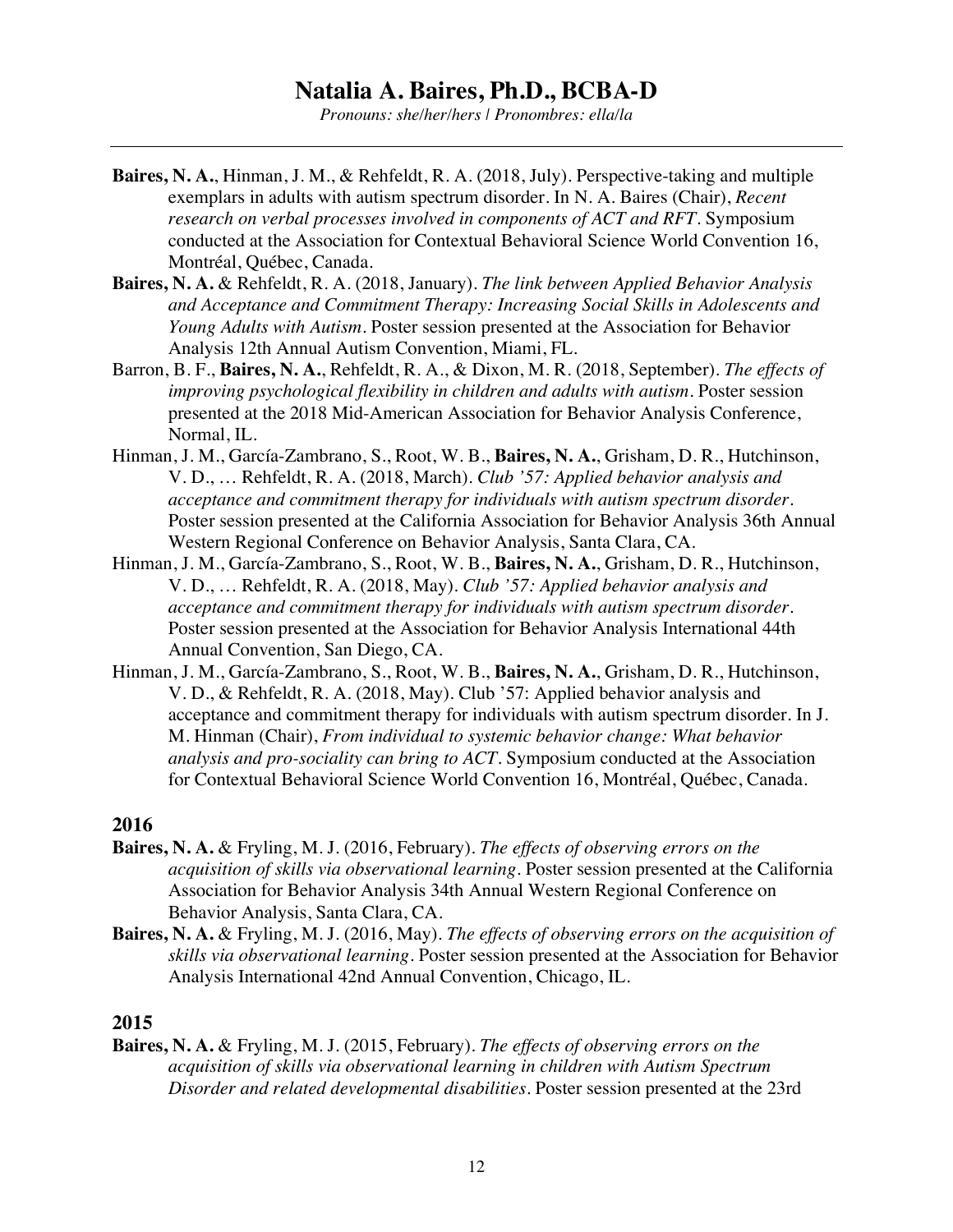*Pronouns: she/her/hers | Pronombres: ella/la*

Annual Student Symposium on Research, Scholarship, and Creative Activity at California State University, Los Angeles, Los Angeles, CA.

#### **Invited Presentations**

#### **2021**

**Baires, N. A.** (2021, May). *A cultural adaptation of Acceptance and Commitment Training for Spanish-speaking caregivers of children with autism.* Invited presentation to be conducted for Black Applied Behavior Analysts' May 2021 CEU event, Online.

#### **2020**

- **Baires, N. A.** (2020, May). *Cómo mantener el bienestar de los padres durante el coronavirus [How to maintain the wellbeing of parents during the coronavirus].* Invited presentation conducted at Grupo Salto's May Virtual Educational Session, Online.
- **Baires, N. A.** (2020, March Cancelled due to COVID-19). *¿Qué es la terapia ABA? [What is ABA therapy?].* Invited presentation to be conducted at Educating and Empowering: Grupo Salto's Second Annual Disabilities Conference in Spanish, Chicago, IL.

#### **2019**

- **Baires, N. A.** (2019, April). *¿Qué es la terapia ABA? [What is ABA therapy?].* Invited presentation conducted at Educating and Empowering: Grupo Salto's First Annual Disabilities Conference in Spanish, Chicago, IL.
- Ochoa-Lubinoff, C. A., Hernández, E., Burke, M. M., **Baires, N. A.**, Espinoza, C., & Dávila, A. (2019, April). *Perspectivas diferentes del autismo [Different perspectives of autism].* Invited panel discussion presented at Educating and Empowering: Grupo Salto's First Annual Disabilities Conference in Spanish, Chicago, IL.
- Kathleen, A., Pitale, G., Hinman, J., Coleman, M. E., **Baires, N. A.**, García-Zambrano, S., & Zhou, W. (2019, April). *International feminist voices.* Invited panel discussion presented at Hearing Invisible Feminist Voices and Sharing International Feminist Work, Carbondale, IL.

- **Baires, N. A.** (2018, October). *El análisis aplicado del comportamiento: Una intervención para personas con autismo [Applied behavior analysis: An intervention for people with autism]*. Invited presentation conducted at Grupo Salto's October Educational Session, Chicago, IL.
- **Baires, N. A.** & Barron, B. F. (2018, October). *A caregiver's guide to autism: Recognizing safe and effective treatment options.* Invited presentation conducted at the Autism Society Southern Illinois's Autism Conference, Carterville, IL.
- **Baires, N. A.**, Barron, B. F., & Rehfeldt, R. A. (2018, November). *Introduction to Autism Spectrum Disorder and Applied Behavior Analysis.* Invited presentation conducted for the Southern Illinois University School of Medicine Family Medicine Residency Program, Carbondale, IL.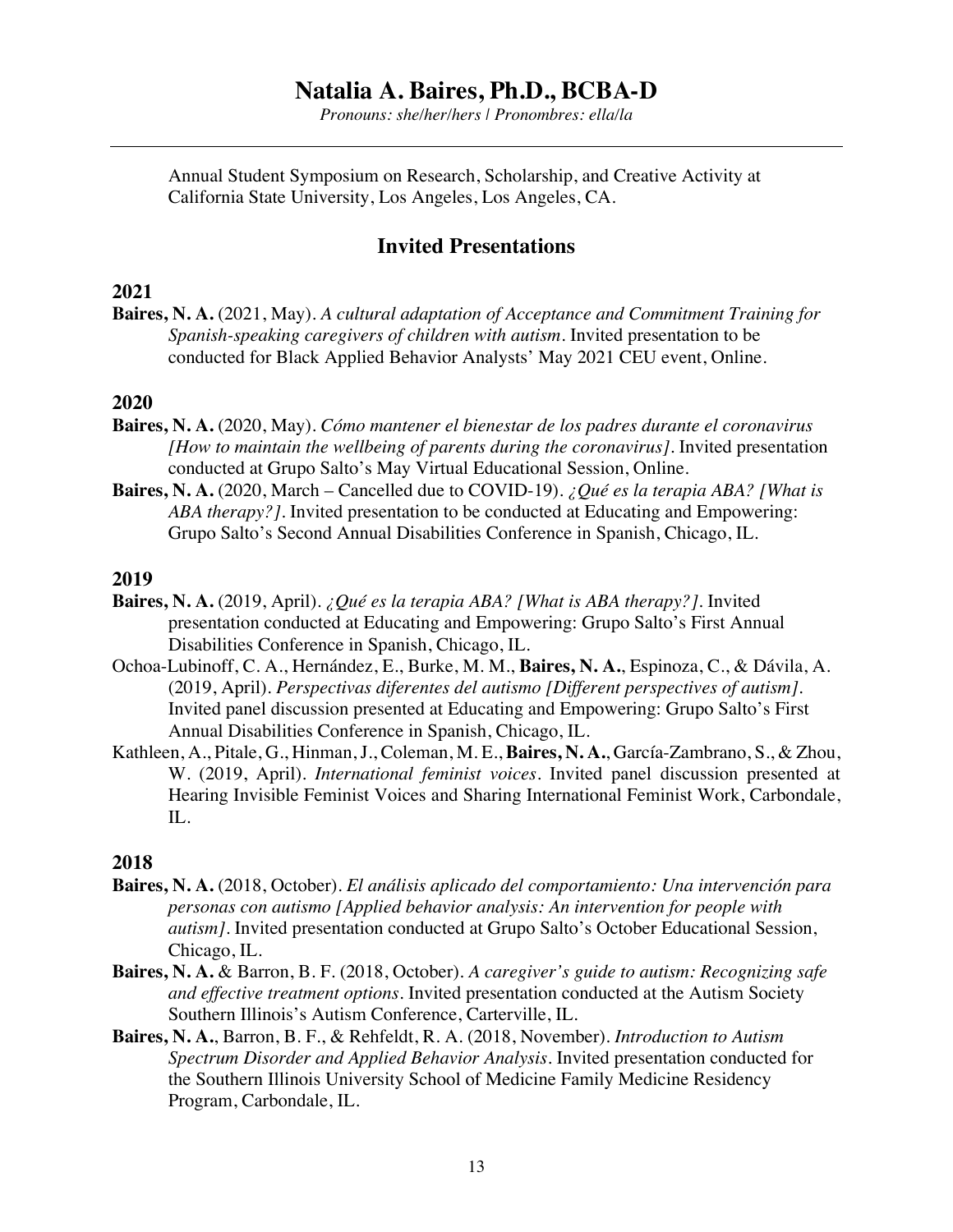*Pronouns: she/her/hers | Pronombres: ella/la*

Barron, B. F., **Baires, N. A.**, Rehfeldt, R. A., Dixon, M. R., Boyer, V. E., & Kibby, M. Y. (2018, October). *Center for Autism Spectrum Disorders: Community collaboration in Southern Illinois*. Invited presentation conducted at the Autism Society Southern Illinois's Autism Conference, Carterville, IL.

#### **Workshops**

- Moving from the Illusion of Equity to Meaningful Action: A Prosocial Approach to Overcoming Barriers to Workable Actions. (2012, June). Workshop to be conducted at the Association for Contextual Behavioral Science World Convention 19. Online (with Luisa F. Cañon, Vanessa del Aguila, Lisa Fox, Louise Hankinson, Amy House, Sandra D. Olarte-Hayes, & Jill Saxon).
- ¿Qué es la Terapia ABA? [What is ABA Therapy?]. (2019, June). Invited workshop conducted at Grupo Salto. Chicago, IL.
- Padres en Acción II: Introducción a la Adolescencia y Temas Relacionados [Parents in Action II: An Introduction to Adolescence and Related Topics]. (2019, March). Invited workshop conducted at the University of Illinois at Chicago. Chicago, IL (with Mariana García-Torres & Alicia Walker).
- Acting to Expand Our Bubbles: ACT for Direct Care Staff. (2018, March). Invited workshop conducted at Specialized Training for Adult Rehabilitation. Murphysboro, IL (with Sebastián García-Zambrano, Victoria Hutchinson, Miranda Morton, & Timothy Wiseman).

#### **Professional Memberships**

| American Psychological Association                    | Aug. $2020$ – present |
|-------------------------------------------------------|-----------------------|
| Black Applied Behavior Analysts (ally member)         | Jul. $2020$ – present |
| Illinois Association for Behavior Analysis            | Jun. $2020$ – present |
| American Association of Hispanics in Higher Education | Jul. 2018 - Jul. 2019 |
| <b>Association for Professional Behavior Analysts</b> | Mar. 2018 - Mar. 2019 |
| Association for Contextual Behavioral Science         | Aug. $2017$ – present |
| Association for Behavior Analysis International       | Nov. $2015$ – present |
| California Association for Behavior Analysis          | Oct. $2013$ – present |

#### **Professional Service**

#### **Editorial**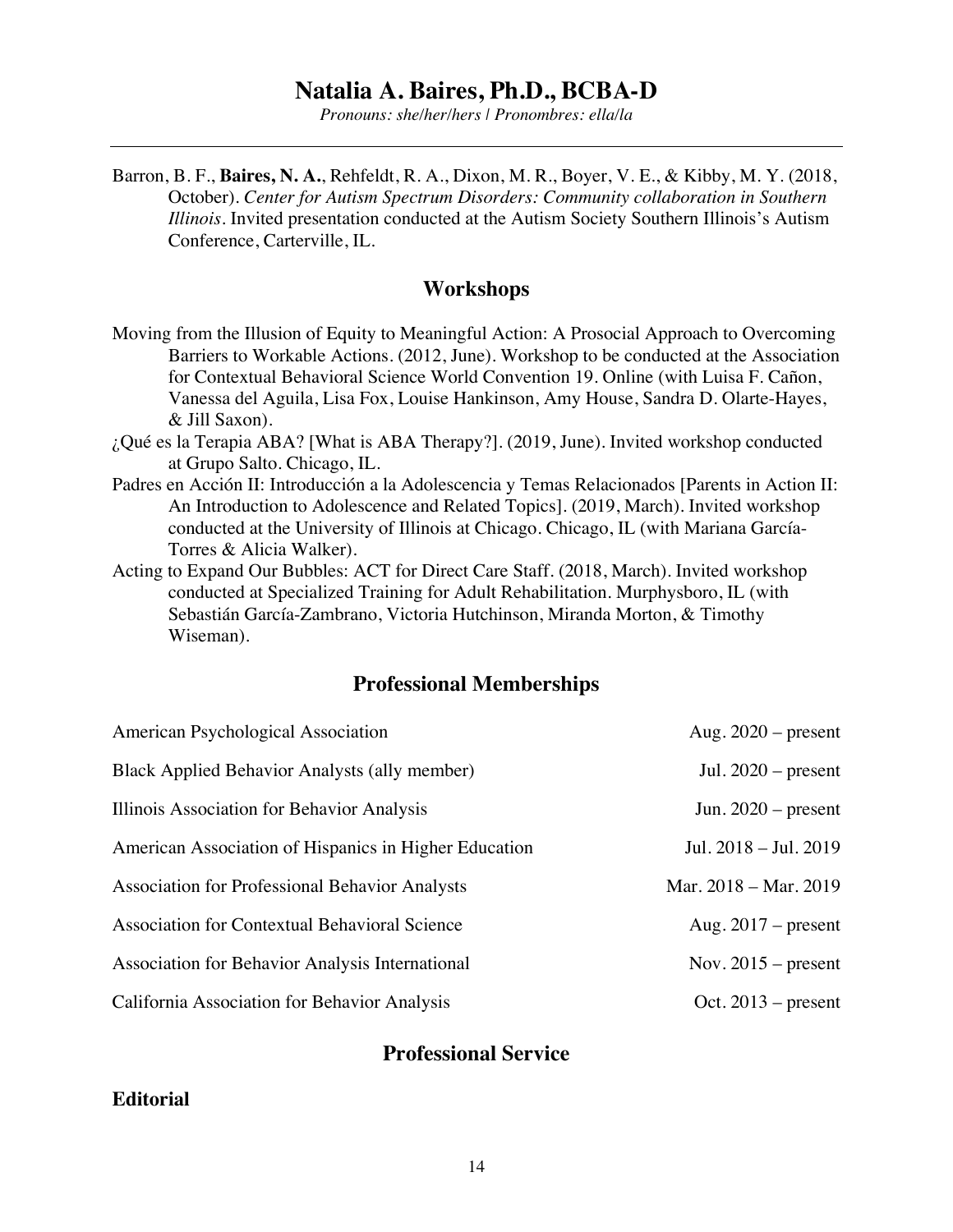| <b>Assistant Editor</b><br>Rehabilitation Counselors and Educators Association Journal                                                                                                 | 2020                   |
|----------------------------------------------------------------------------------------------------------------------------------------------------------------------------------------|------------------------|
| <b>Student Reviewer</b><br>Journal of Contextual Behavioral Science<br>2 reviews                                                                                                       | $2019 - 2020$          |
| Mentor: Evelyn R. Gould, Ph.D., BCBA-D, LABA                                                                                                                                           |                        |
| Reviewer<br>Rehabilitation Counselors and Educators Association Journal<br>1 review                                                                                                    | 2019                   |
| <b>Guest Reviewer</b><br>Journal of Contextual Behavioral Science<br>1 review                                                                                                          | 2018                   |
| <b>Research Forums</b><br>Poster Judge<br>2019 Student Creative Activities and Research Forum<br>Southern Illinois University, Carbondale. Carbondale, IL                              | 2019                   |
| <b>Grants</b><br><b>Association for Contextual Behavior Science Research Development</b><br><b>Grant Reviewer</b><br><b>Association for Contextual Behavioral Science</b><br>4 reviews | 2020                   |
| <b>Leadership in Professional Organizations</b><br>Co-Chair for the Division 25 (Behavior Analysis) Diversity, Equity,<br>& Inclusion Committee<br>American Psychological Association  | Summer 2021            |
| Chair for the Diversity, Equity, & Inclusion Committee<br>Illinois Association for Behavior Analysis                                                                                   | March $2021$ – present |
| Board Member at Large (Diversity, Equity, and Inclusion Focus)<br>Southern California Chapter of the Association for Contextual<br><b>Behavioral Science</b>                           | Jan. $2021$ – present  |
| <b>Board Member at Large</b><br>Illinois Association for Behavior Analysis                                                                                                             | Oct. $2020$ – present  |